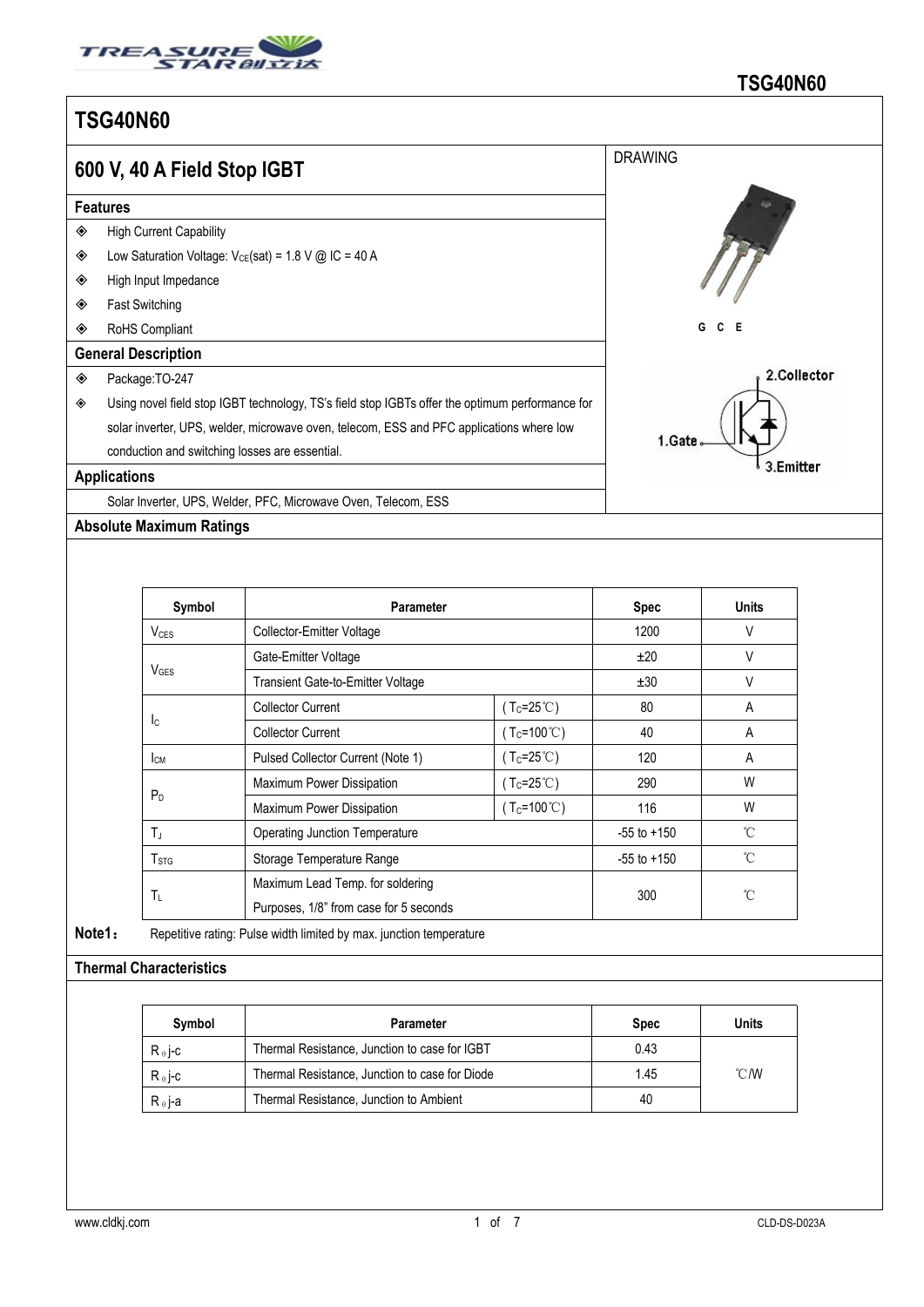

| Symbol                            | Parameter                                                                           |                           | <b>Test Conditions</b>                    |      | <b>Typ</b> | Max               | <b>Units</b>                 |
|-----------------------------------|-------------------------------------------------------------------------------------|---------------------------|-------------------------------------------|------|------------|-------------------|------------------------------|
| <b>Off Characteristics</b>        |                                                                                     |                           |                                           |      |            |                   |                              |
| <b>BV<sub>CES</sub></b>           | Collector-Emitter Breakdown Voltage                                                 |                           | $V_{GE}$ = 0V, I <sub>C</sub> = 250uA     |      |            |                   | $\vee$                       |
| BV <sub>DSS/</sub> T <sub>J</sub> | Temperature Coefficient of Breakdown<br>Voltage                                     |                           | I <sub>D</sub> =250uA, Referenced to 25°C |      | 0.6        | $\qquad \qquad -$ | $V^{\circ}C$                 |
| $I_{CES}$                         | Collector Cut-Off Current                                                           |                           | $V_{CE} = V_{CES}$ , $V_{GE} = 0V$        |      |            | 250               | uA                           |
| $I_{\text{GES}}$                  | G-E Leakage Current                                                                 | VGE=VGES, VCE= 0V         |                                           |      |            | ±400              | nA                           |
|                                   | <b>On Characteristics</b>                                                           |                           |                                           |      |            |                   |                              |
| VGE(th)                           | G-E Threshold Voltage                                                               | $IC = 250uA,$             | $V_{CE} = V_{GE}$                         | 4.5  | 5.8        | 6.5               | $\vee$                       |
| VCE(sat)                          | <b>Collector-Emitter Saturation Voltage</b>                                         | $VGE=15V,$<br>$I_C = 40A$ | $Tj = 25^{\circ}$ C<br>Tj=150 $°C$        |      | 1.8<br>2.0 | 2.4               | V                            |
|                                   | <b>Dynamic characteristics</b>                                                      |                           |                                           |      |            |                   |                              |
| Cies                              | Input Capacitance                                                                   | $V_{CE} = 30V$            |                                           |      | 2110       |                   |                              |
| Coes                              | Output Capacitance                                                                  |                           | $V_{GE} = 0V$<br>$f = 1$ MHz              |      |            |                   | pF                           |
| Cres                              | Reverse Transfer Capacitance                                                        |                           |                                           |      |            |                   |                              |
|                                   | IGBT switching characteristic(Inductive Load)                                       |                           |                                           |      | 60         |                   |                              |
| $t d($ on $)$                     | Turn-on Delay Time                                                                  |                           |                                           |      | 24         |                   | ns                           |
| t r                               | Turn-on Rise Time                                                                   | $V_{CC} = 400V$           |                                           |      | 44         |                   |                              |
| t d(off)                          | Turn-off Delay Time                                                                 | $IC=40A$                  |                                           |      | 112        |                   |                              |
| tf                                | Turn-off Fall Time                                                                  | $VGE=15V$                 |                                           |      | 30         | 60                |                              |
| Eon                               | Turn-on Switching Loss                                                              | $R_G = 10 \Omega$         |                                           |      | 1.19       |                   |                              |
| Eoff                              | Turn-off Switching Loss                                                             |                           | <b>Inductive Load</b>                     |      | 0.46       |                   | mJ                           |
| Ets                               | <b>Total Switching Loss</b>                                                         | $T_c = 25^{\circ}$ C      |                                           |      | 1.65       |                   |                              |
| $t d($ on $)$                     | Turn-on Delay Time                                                                  |                           |                                           |      | 24         |                   |                              |
| tr                                | Turn-on Rise Time                                                                   | $V_{CC} = 400V$           |                                           |      | 45         |                   |                              |
| t d(off)                          | Turn-off Delay Time                                                                 | $VGE=15V$                 |                                           |      | 120        |                   | ns                           |
| tf                                | Turn-off Fall Time                                                                  | $IC=40A$                  |                                           |      | 40         |                   |                              |
| Eon                               | Turn-on Switching Loss                                                              | $R_G = 10 \Omega$         |                                           |      | 1.2        |                   |                              |
|                                   | Eoff<br>Turn-off Switching Loss<br><b>Total Switching Loss</b>                      |                           | Inductive Load<br>$T_c = 125^{\circ}$ C   |      | 0.69       |                   | mJ                           |
| Ets                               |                                                                                     |                           |                                           |      | 1.89       |                   |                              |
| Qg                                | <b>Total Gate Charge</b>                                                            | <b>VCE=400V</b>           |                                           |      | 120        |                   | nC                           |
| Qge                               | Gate to Emitter Charge                                                              | $V_{GE} = 15V$            |                                           |      | 14         |                   | nC                           |
| Gate to Collector Charge<br>Qgc   |                                                                                     | $lc = 40A$                |                                           |      | 58         |                   | $\mathsf{n}\mathsf{C}$       |
|                                   | Electrical Characteristics of the Diode $T_c = 25^{\circ}$ C unless otherwise noted |                           |                                           |      |            |                   |                              |
| Symbol                            | Parameter                                                                           |                           | <b>Test Conditions</b>                    | Min. | Typ.       | Max               | Unit                         |
|                                   |                                                                                     |                           | $Tc = 25^{\circ}$ C                       |      | 1.95       | 2.6               | V                            |
| $V_{\mathsf{FM}}$                 | Diode Forward Voltage                                                               | $I_F = 20 A$              | $T_c = 125^{\circ}$ C                     |      | 1.85       |                   |                              |
|                                   |                                                                                     |                           | $T_c = 25^{\circ}$ C                      |      | 45         |                   | ns<br>$\mathsf{n}\mathsf{C}$ |
| $t_{rr}$                          | Diode Reverse Recovery Time                                                         | $I_F = 20 A$ ,            | Tc=125°C                                  |      | 140        |                   |                              |
|                                   |                                                                                     | $diF/dt = 200$ A/us       | $T_c = 25^{\circ}$ C                      |      | 75         |                   |                              |
| $\mathsf{Q}_\pi$                  | Diode Reverse Recovery Charge                                                       |                           | $T_c = 125^{\circ}$ C                     |      | 375        |                   |                              |
|                                   |                                                                                     |                           |                                           |      |            |                   |                              |

I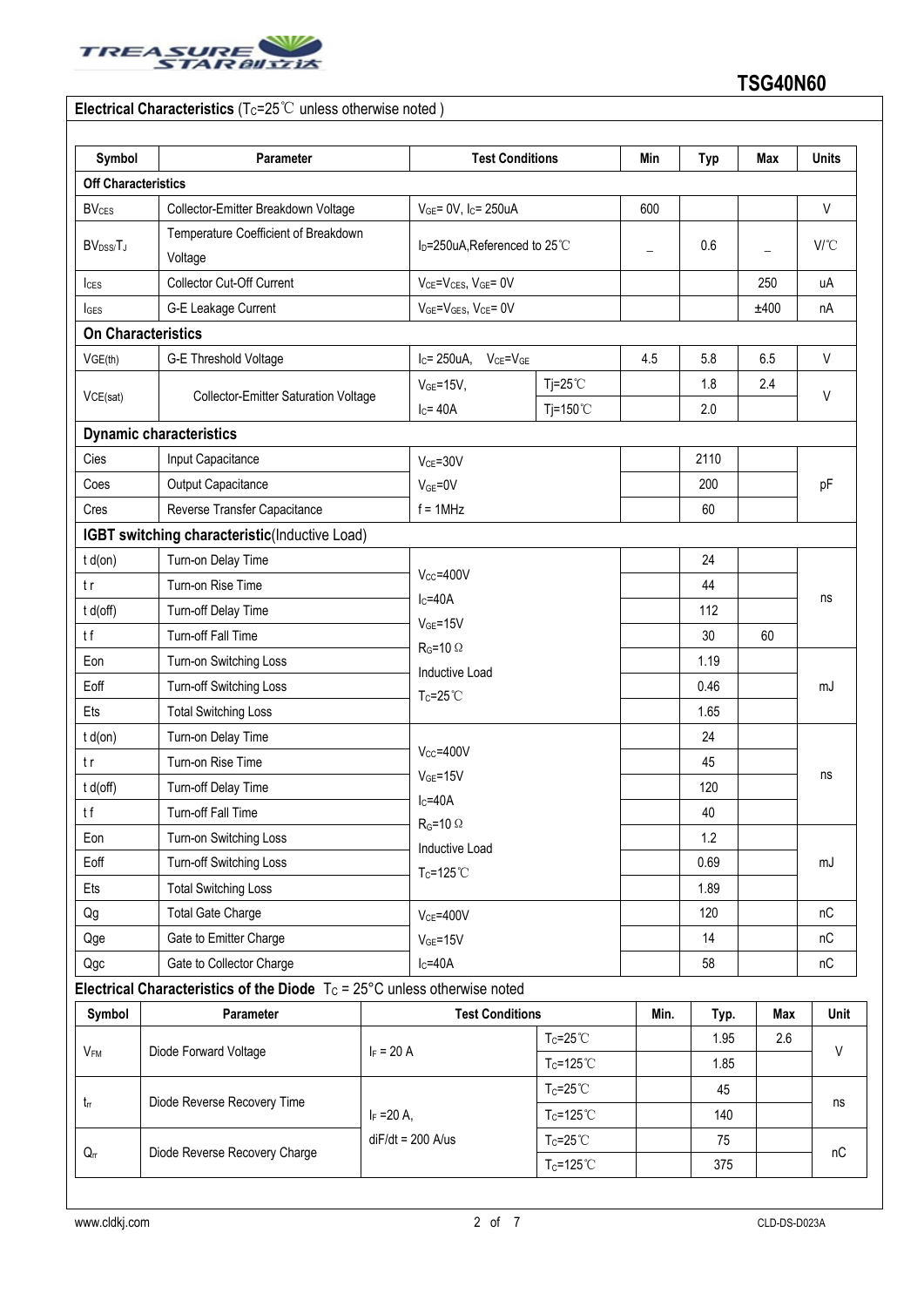

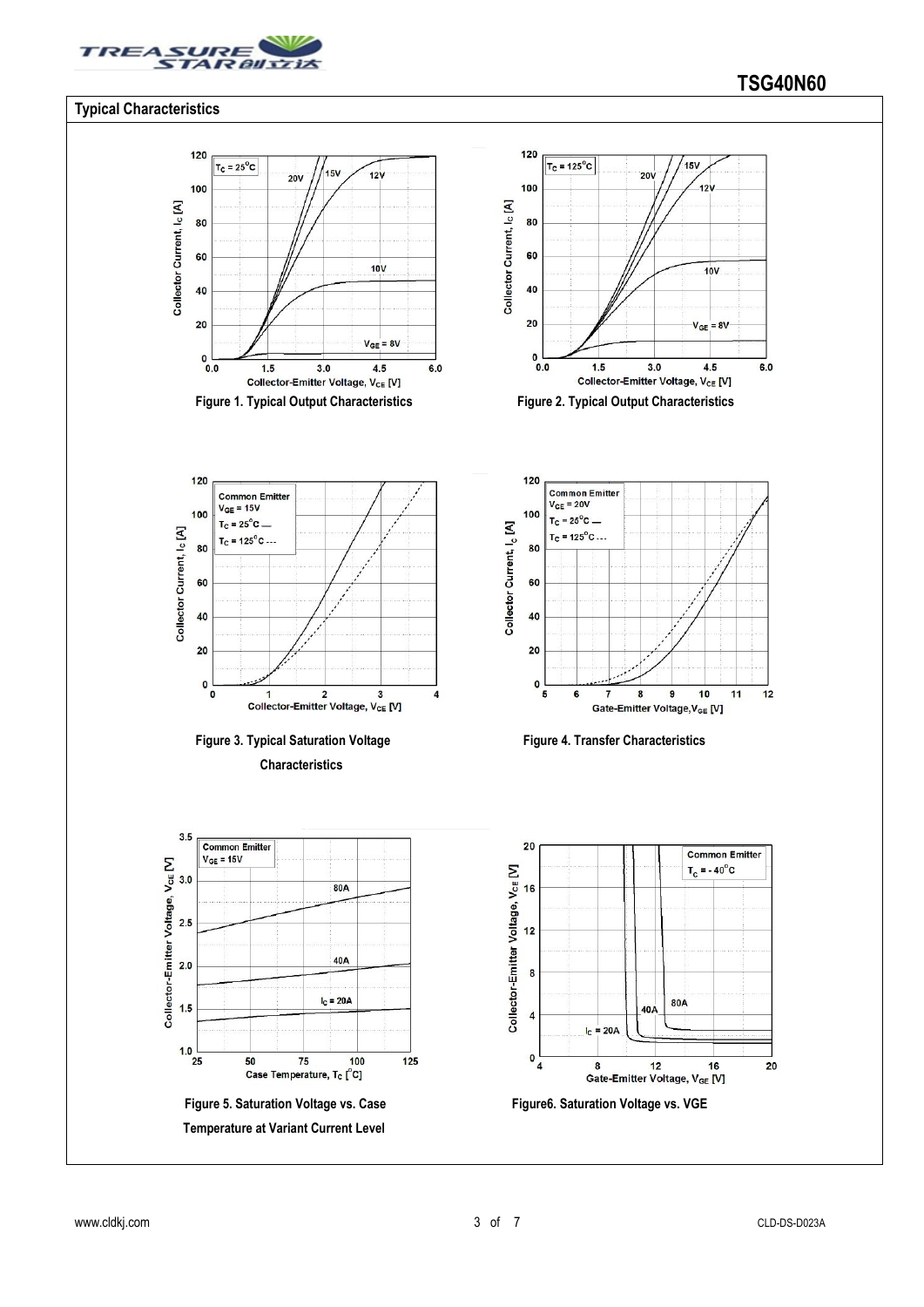

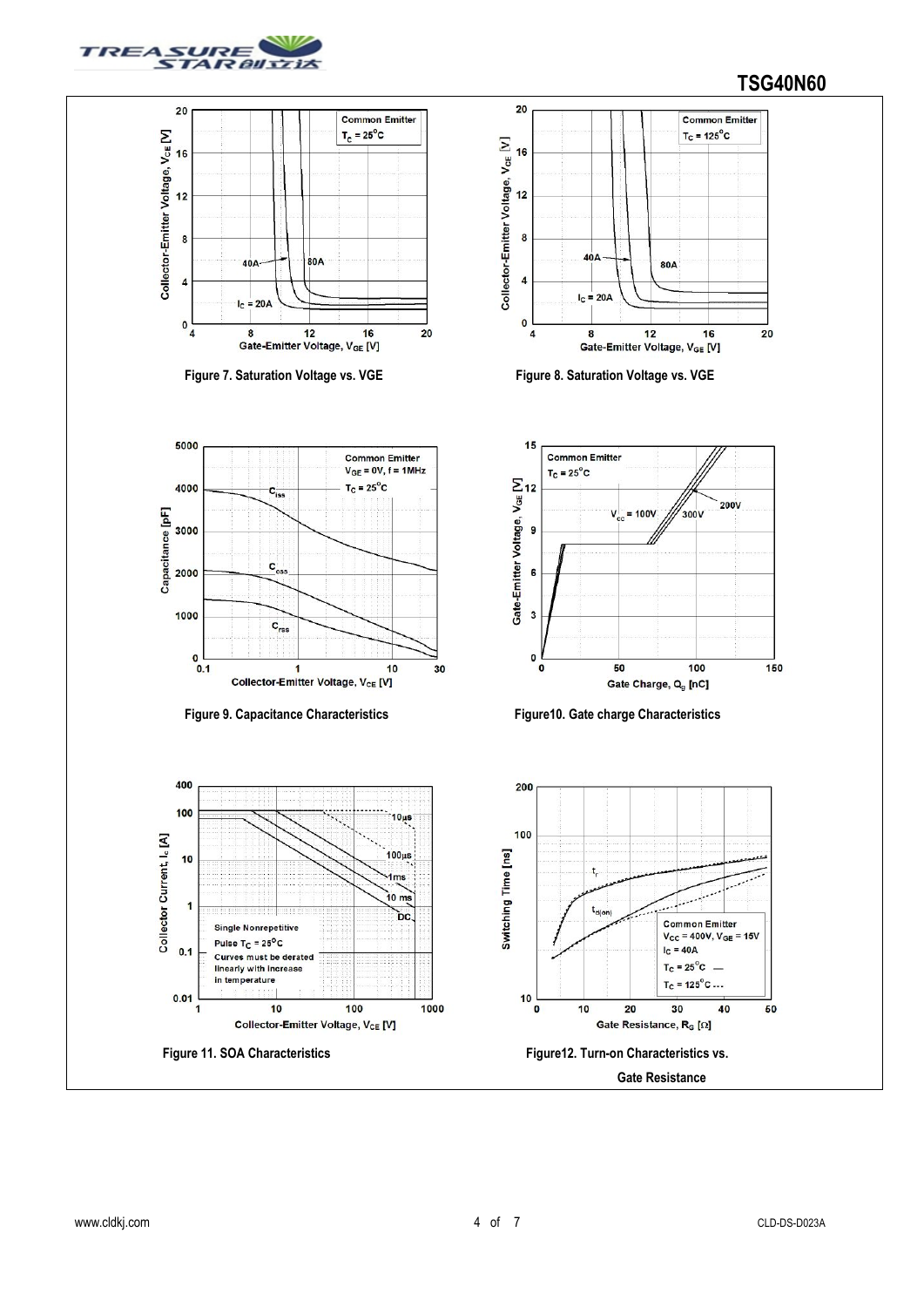

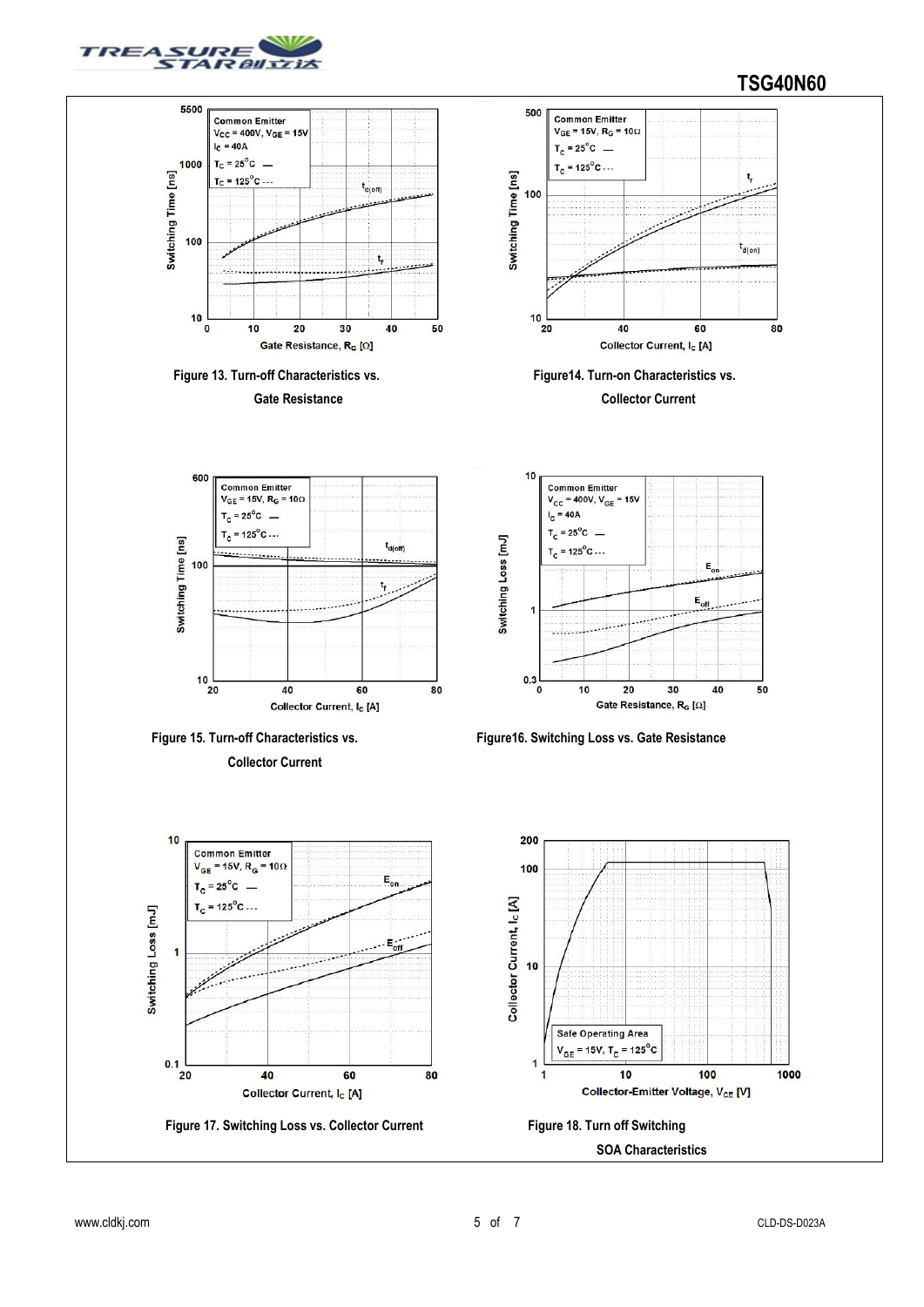